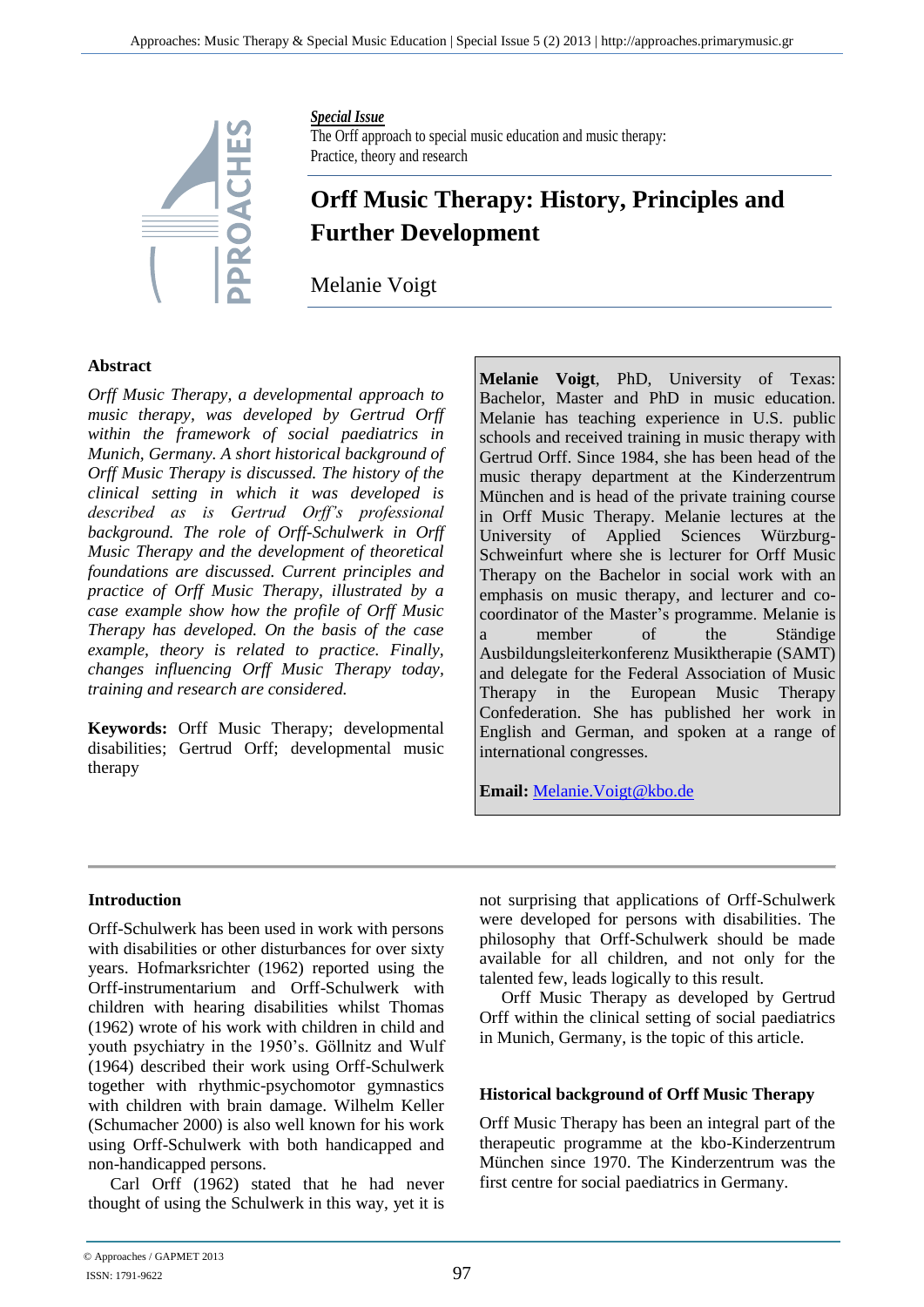#### *The clinical setting*

The medical area of social paediatrics was developed through the work of Professor Theodor Hellbrügge after World War II. Hellbrügge worked as a paediatrician with children in institutions at this time. He found that developmental delays and developmental disorders could be diagnosed at a very young age. This led him to develop diagnostic instruments for these children. It soon became obvious that other fields of expertise were necessary to meet the needs of children whose developmental problems were very complex, and he included psychologists and different therapists, nurses, social workers and educators in his team as well. He involved parents in the processes of diagnostics and therapy, which was quite extraordinary at that time. The goal of social paediatrics was, and still is, the early diagnosis and treatment of developmental problems and the integration of these children into their families, schools and society (Hellbrügge 1975, 1981).

While developing the new discipline of social paediatrics, Hellbrügge visited Hofmarksrichter, who worked with hearing impaired and deaf children and youth using Orff-Schulwerk. He was very impressed with what he saw and had the idea of developing a form of music therapy using Orff-Schulwerk within his newly founded area of medicine (Hellbrügge 1975). He had received an Orff Instrumentarium and contacted Gertrud Orff in 1969 during her stay in California where she was conducting training sessions in Orff-Schulwerk for teachers to invite her to conduct such training sessions in Munich<sup>1</sup>.

## *Gertrud Orff: Professional background*

During her marriage to Carl Orff between 1939- 1953, Gertrud Orff worked with Carl Orff and Keetman to develop Orff-Schulwerk. She often told me this personally. In an unpublished manuscript that is part of her estate, she also documented her role using entries in her diary between 1948 and 1953<sup>2</sup> . After her divorce from Orff, she continued using the Schulwerk in her pedagogical work with children and continued to train adults in the application of the Schulwerk<sup>3</sup>.

In her notes between  $1961$  and  $1966<sup>4</sup>$ , she records that she used the Schulwerk in schools, children's homes and in the clinic for child and youth psychiatry. This makes it apparent that her work probably also included children with developmental problems. She also taught educators who were being trained to work with children and youth with developmental disorders and disabilities to apply Orff-Schulwerk in their work with these children. Her work on the Bellflower Project in California between 1966 and 1968 included working with children with disabilities in selfcontained classrooms<sup>5</sup>.

In 1970 she began developing Orff Music Therapy for children with developmental delays, disorders and handicapping conditions using the Orff-Schulwerk as the musical basis for this work. The development of this form of therapy was carried out at Hellbrügge's request. His aim was to positively influence the emotional development of the children (Hellbrügge 1975) and he coined the name 'Orff Music Therapy' (G. Orff 1976).

Gertrud Orff worked with children at the Kinderzentrum München from 1970 to 1984, further developing her principles of therapy. She wrote: "Orff Music Therapy has developed out of practical work" (G. Orff 1980: 9). She also trained professionals to use her principles of therapy and published numerous articles and books.

with music and with children. Estate Gertrud Orff in the Archive Orff Zentrum München.

Katholisches Familienwerk e.V. München (1963). Unpublished report of the Katholische Familienwerk, in which sessions in Orff-Schulwerk for children are mentioned. Estate Gertrud Orff in the Archive Orff Zentrum München.

Newspaper article (no name of newspaper, no date on the clipping, author only with the initials  $, tu^{\prime\prime}$ documenting G. Orff's role as a teacher at the Heilpädagogische Ausbildungs- und Forschungsinstitut at the clinic for child and youth psychiatry. Estate Gertrud Orff in the Archive Orff Zentrum München.

 $4$  G. Orff (1962-1966). Forty-four unpublished notebooks with lesson plans for sessions with children and for a course for kindergarten teachers, teachers etc. at the orphanage in Munich. Estate Gertrud Orff in the Archive Orff Zentrum München.

 $\overline{a}$ 

<sup>&</sup>lt;sup>1</sup> Theodor Hellbrügge to Gertrud Orff  $(21<sup>st</sup>$  October 1969). Personal correspondence. Estate Gertrud Orff in the Archive Orff Zentrum München.

<sup>2</sup> Orff, G. (undated). Manuscript: "Beitrag von Gertrud Orff zur Geschichte des Orff-Schulwerks". Estate Gertrud Orff in the Archive Orff Zentrum München.

 $3$  Professor Hans Wolff to Gertrud Orff ( $7<sup>th</sup>$  August 1962) expressing his joy that Gertrud Orff is working

<sup>5</sup> Orff, G. (undated). Manuscript 1, "Adaption des Orff-Schulwerk in amerikanische Schulen" (7 pages). Estate Gertrud Orff in the Archive Orff Zentrum München.

Orff, G. (undated). Manuscript 2 about the Bellflower Projekt (6 pages). Estate Gertrud Orff in the Archive Orff Zentrum München.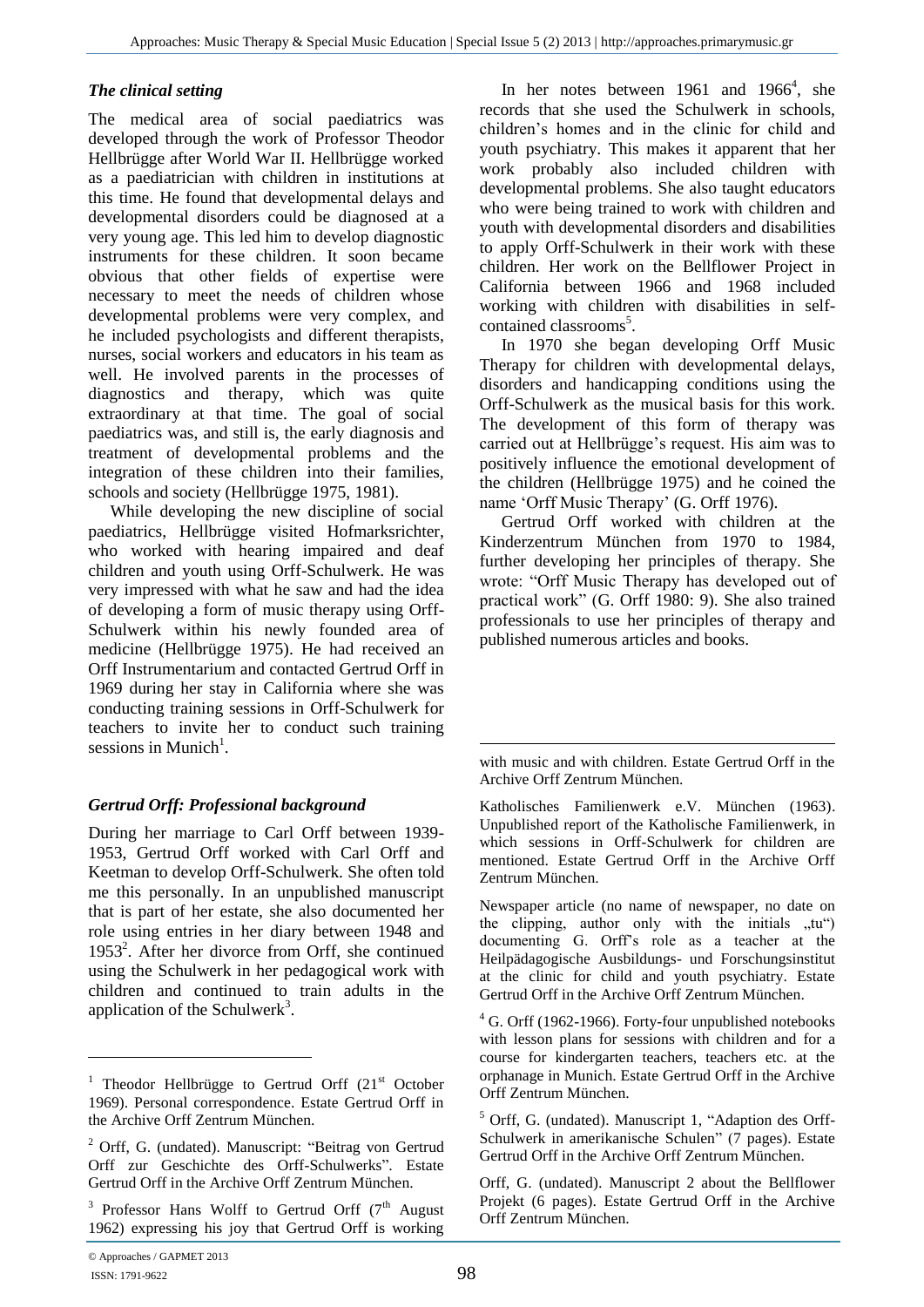#### **Adapting Orff-Schulwerk**

According to Gertrud Orff (1980:13) "The Orff Music Therapy has developed organically out of Orff-Schulwerk". She used elements of the Schulwerk adapting them to and redefining them within the therapy situation. She considered four elements of Orff-Schulwerk especially suitable for working with children with developmental delays and disabilities: the idea of *musiké*, elemental music, multisensory aspects of music, and the instrumentarium (G. Orff 1980). These are still pertinent in Orff Music Therapy work today.

## *Musiké*

Gertrud Orff defined music within Orff Music Therapy as *musiké*, "a total presentation in word, sound and movement" (G. Orff 1980: 9). She used not only instruments and body instruments but also non-musical materials to produce sound. Vocalisation and verbalisation were contents of speech that could be used in a meditative or rhythmic way. The meaning of movement was broadened to include facial expression, spontaneous movement of a part of the body or 'inner movement', as in feelings (Orff 1980, 1989). Through this broad definition of music, activities such as "playing with sound", role-play, rhythmic and/or melodic play could be developed. It also enabled the development of musical activities in which children with developmental disabilities could always actively participate (M. Voigt 1999, 2003).

## *Elemental music*

The principle of elemental music, the unity of music, movement, dance and speech that makes it possible for all persons to actively participate in musical activity, is a central aspect of Orff-Schulwerk (C. Orff 1962). It is intended to give children the chance to experience themselves as persons and to make music with others (G. Orff 1980).

Gertrud Orff (1980) used elemental music as a creative stimulus for the child, enabling him to experience his own possibilities for development within the musical situation and to interact musically with others. Making music spontaneously (improvising) was, and is, a central means of interacting in Orff Music Therapy. Structure and form are present through the music itself through such simple things as sound and silence or playing and not playing (G. Orff 1989).

Gertrud Orff wrote that the elements of her form of music therapy "[…] are sound and movement, working together in a stimulating play situation"

(G. Orff 1980: 18). She included the spontaneous play of children in her therapeutic procedures. For her, musical activity and play had much in common: each could be planned ahead with clear structures and each could be developed within the situation itself. Children could play music alone and have the instrument as a partner or play music with someone else. Different characteristics of play were also deemed relevant in the musical situation of play such as exploring and investigating, practising through play, or associating sounds with situations, moods or ideas (G. Orff 1989).

## *Instrumentarium*

For Gertrud Orff (1980), the instruments made three types of communication possible. The child could communicate or interact with the instrument itself, with the therapist or with another child. She felt that through this active participation, a link could be established between players, both closeness and distance would be possible, communication could take place and social skills could be practised.

The traditional instrumentarium of Orff-Schulwerk was broadened to include other instruments such as the lyre, harp and various percussion instruments (G. Orff 1980). By having a wide variety of instruments available, possibilities for motivating the child to participate actively in social interaction through music were increased. This variety also made it possible for children with severe disabilities to produce musical sounds.

In addition to musical instruments, non-musical materials from everyday life or objects for play such as balls, scarves and marbles were (and still are) used. They served to provide children with multisensory experiences within the musical situation of play (G. Orff 1980; M. Voigt 1999).

## *Multisensory aspects of music*

Gertrude Orff felt that multisensory aspects of music, used within a social context, were inherent in the idea of *musiké.* Combining modalities such as experiencing sound together with visual, tactile or kinaesthetic stimuli was considered to be complementary to the possibilities of musical expression in working with children with disabilities. She was convinced that a multimodal approach provided a means of meeting the needs of the child, reaching children with sensory disabilities or children who were not yet ready to act musically (G. Orff 1980). For example, combining the feeling of vibrations from the drum with hearing the sound could catch the children's attention, stimulate them or cause them to relax. In this way it could be possible for a child to feel a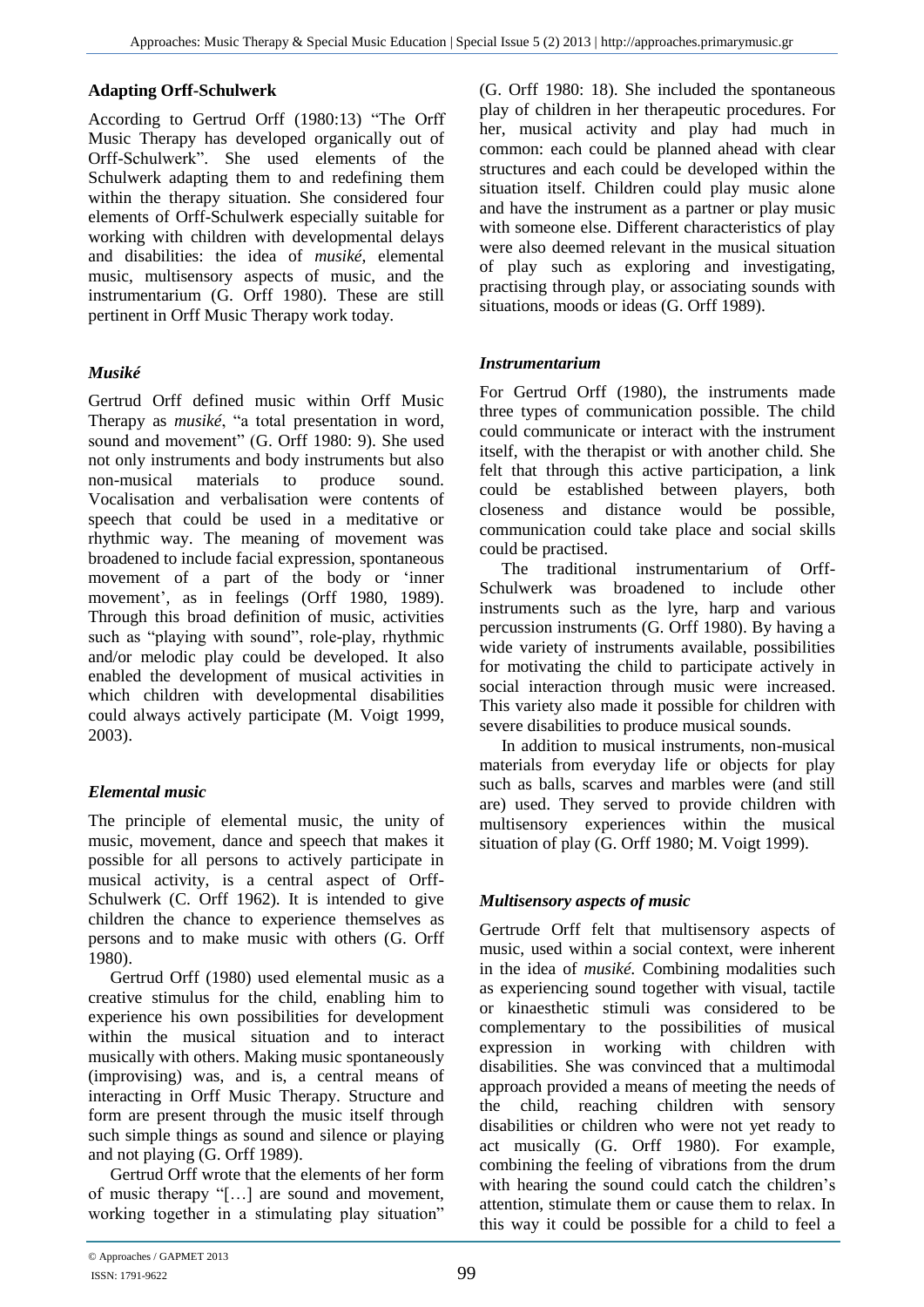part of his body that he did not usually use (M. Voigt 1999).

#### **Developing theoretical foundations for therapy**

Gertrud Orff (1980) developed the theoretical foundations of Orff Music Therapy while working practically with children. Her goal was to support the development of the children, not to teach them music. The emphasis of her work was placed on the development of children's social and communicative competencies in order to strengthen their self-concept.

For Gertrud Orff, it was always important to regard the strengths of the children and their potential for development, not only the deficits caused by the disability (Orff 1980, 1989). This attitude toward persons is akin to that of humanistic psychology.

Gertrud Orff wrote (1980: 4): "Our starting point is the child. The handicapped child is there in front of us and we have to find access to him". This makes Orff Music Therapy a child-centred form of therapy (Bruscia 1987; Plahl 2000; Smeijsters 1994; Vocke 1986). She also saw the relationship between the patient or client and the therapist as a central factor in therapy. Orff described this as a state of encounter in which the therapist has the role of a mediator for the child (Orff 1980, 1989).

Within this state of encounter, the therapist was to accept the initiatives and ideas of the child and to interact with him at his level of development. She called this 'iso', meaning similar or the same. At the same time, she felt it was necessary for the therapist to stimulate the child by bringing new ideas and impulses into the therapy situation so that the child's developmental potential could be supported. This behaviour of the therapist was called 'provocation' (Orff 1980, 1989).

Gertrude Orff's work in the area of social paediatrics resulted in a strong emphasis on development and developmental processes. Within the interdisciplinary work of social paediatrics developmental psychology has always played an important role in providing understanding of the nature of developmental problems and the effects of these on the child, his caregivers and his social environment. Knowledge from this area has complemented the premise of humanistic psychology (M. Voigt 1999, 2001, 2003).

#### **Principles and practice in Orff Music Therapy today**

Orff Music Therapy has developed its own profile over the years. The philosophy of humanistic psychology and the child-centred, psychotherapeutic approach remain relevant. They

form the basic attitude toward clients for all therapists using Orff Music Therapy (M. Voigt 1999).

Musical activity is still based on the elements and principles of Orff-Schulwerk as described by Gertrud Orff. However, the instrumentarium has been broadened to include keyboard instruments such as the piano and electronic keyboards. Additionally, instruments are adapted as needed to enable children with severe motor disabilities to have the experience of producing sound (M. Voigt 1999, 2001).

The strong emphasis on developmental processes, including general development, development of personality, the family and social environment of the child and the adaptation of procedures to fit the needs of the child and his family members, is a major characteristic of Orff Music Therapy. Within the discipline of music therapy, Bruscia (1998) has classified Orff Music Therapy as *developmental music therapy* for this reason.

Over the years, our work with parents has intensified. We have gained understanding of the situation parents are in, including the problems, disappointments, stress and worries that they have. We have also come to realise that they are important partners for us in music therapy, because they are often able to help us understand their child better. Many parents are included in therapy, especially those with young children and children with multiple disabilities (M. Voigt 1999, 2001, 2002, 2003).

The theoretical foundations developed by Gertrud Orff have been substantiated by findings and knowledge in developmental psychology.

The principles for the therapist's behaviour, ISO and provocation, are known within developmental psychology as the concept of *responsive interaction* (M. Voigt 1999). This type of interaction requires the adaptation of procedures to meet the needs of the child, which continually change during development (Sarimski 1993). In therapy, the therapist is thus able to adapt procedures flexibly to meet the child's needs.

"The child is not pressed into a specific therapy 'programme' but the therapy is adapted flexibly to meet the needs which are a result of his/her individual developmental processes" (M. Voigt 1999: 169).

Studies suggest that this type of interaction has a positive influence on important aspects of development such as concentration, solving problems independently and the quality of the parent-child relationship (Hughes 1995; Sarimski 1993). Plahl (2000) has demonstrated that this type of interaction in Orff Music Therapy has a positive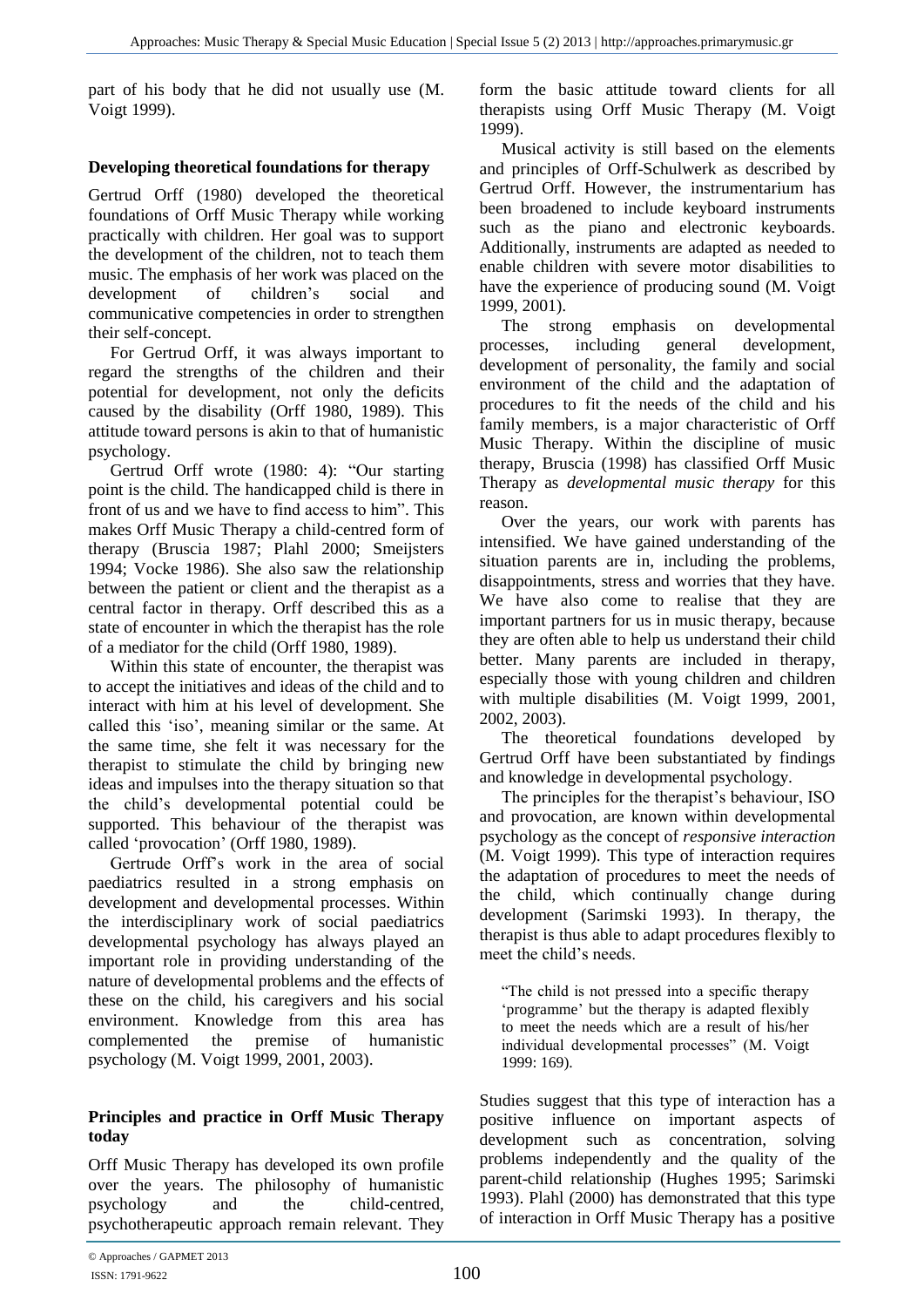effect upon the pre-verbal communicative development of children with multiple disabilities.

Gertrud Orff's emphasis on *play* is another aspect of therapy that is supported by findings in developmental psychology. Oerter (1999) and Orff (1980, 1989) both stressed factors such as the affective and cognitive aspects of play, the necessary competencies of the adult when playing with the child and the use of responsive interaction.

Because of the broad spectrum of developmental problems of the children treated in Orff Music Therapy, we have come to realise that diagnostics by the paediatrician and the developmental psychologist are important in enabling us to work with the children in a goal-directed way. These diagnostics do not limit us in our ability to approach the child adequately; rather, they make it possible for us to understand the strengths and weaknesses of the child and to adjust our procedures to meet his needs and the needs of his family from the beginning of the therapy process (M. Voigt 2001).

Below I will focus on the practical application of Orff Music Therapy within the framework of social paediatrics. The following example (M. Voigt 2002, 2003) can help us to understand how Orff Music Therapy is carried out in practice.

### **Case example**

Mark<sup>6</sup> came to the parent-child ward of the Kinderzentrum München for the first time at the age of eleven months. He had a very severe cerebral motor disorder and was just beginning to turn from his back onto his side. His ability to swallow was also affected, making feeding very difficult. Because of his multiple health problems, the interaction between parents and child took place mostly at the care-giving level. Assessment by the developmental psychologist was very difficult because of his problems in reacting to stimuli. He was referred to music therapy for two reasons: a) for observation of his behaviour within the social situation of musical play, and b) to support parentchild interaction.

## *First experiences in music therapy*

Mark's severe motor disability made it impossible for him to approach the instruments in the first session or show me in some way if he had seen something that interested him. For this reason, I offered him the bells and developed a little interactive game with him using a German children's song about little horses, *"Hopp, hopp,* 

<sup>6</sup> The real name of the child has been changed.

*hopp. Pferdchen lauf galopp"*. At the end of the song, I asked him where his horses were and socially reinforced every movement of his arms that caused the bells to sound, even if this occurred by chance. I then answered him by playing my own instrument as in a dialogue. After nine minutes his arm movements became very distinct, causing sound to occur very clearly. From this time on, his answers during the dialogue part of the song took place in this way. During his stay at the Kinderzentrum, this activity became an important part of therapy. Variations in the activity were developed when new behaviours such as letting the bells fall, were shown, even if by chance.

Mark's parents were always present, observing, helping me to understand him and assisting me in handling when necessary. They normally perceived him to be very passive and were pleasantly surprised to see him so active in interaction. In the fourth session I involved Mark's mother actively in the little game with the bells. At first, it was necessary for me to give her cues as to when to respond with her bells. During the activity she became more confident in her own ability to play with Mark using music. Her signals became clearer, and the joy that both had in playing with one another was very observable and touching.

The family used the activities from music therapy as a part of their repertoire of play at home. Eight months later, the family returned for a further stay at the Kinderzentrum. Here it was observed that the parent-child interaction had reached a new level.

I had played the drum as Mark rolled back and forth, laughing, between his father and me. His father gave him a mallet spontaneously. Mark then became very active in determining the course of the activity. He rolled back to me, played the drum with the mallet, rolled back to his father, gave him the mallet, rolled back to me, played the drum and then back to his father, giving him the mallet. He repeated this sequence many times, and both he and his father seemed to be enjoying themselves immensely.

## *Further course of therapy*

Mark returned to the Kinderzentrum regularly over a period of years. Each time, it was necessary for me to adapt my procedures to his progress in development.

As his abilities to communicate improved, his wishes could be better understood and activities were developed based on his interests and initiatives. I discovered that he had a very good sense of humour. For example, in the development of a musical activity based on the German equivalent of *"Pat a cake, pat a cake, baker's* 

 $\overline{a}$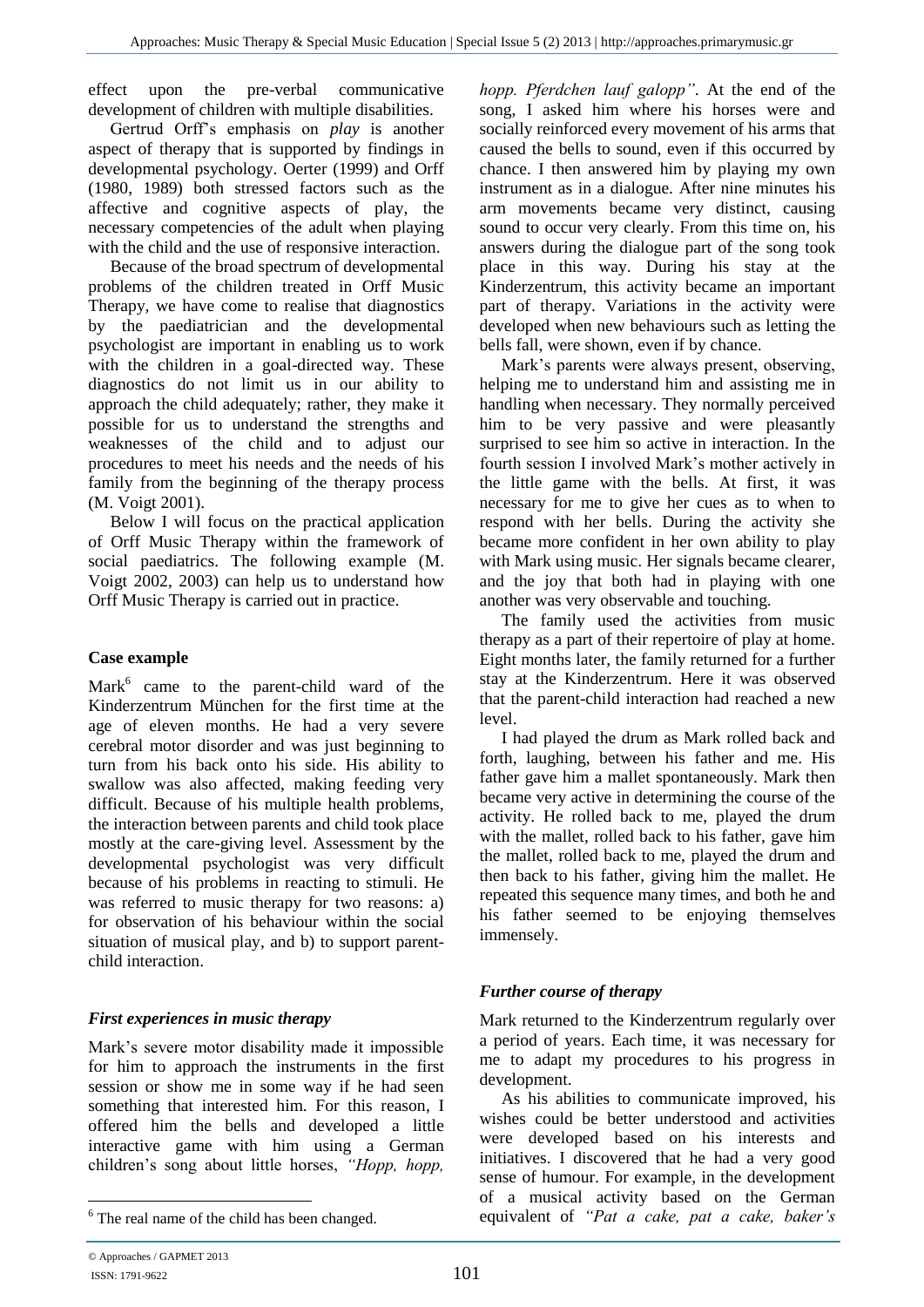*man"*, he thoroughly enjoyed saying *"no"* and laughing each time I asked if the cake was done.

#### Symbolic play was carried out musically. For example, we *"rode"* on horseback playing the *Big Bom* while sitting on it. The horses were *"fed"* by playing the guitar, the *"went to sleep"* when the table harp was played. Mark accompanied my rhythmic speech or situation songs by playing the instruments. He determined the sequence of events using the language of which he was capable.

## *Relating theory to practice*

How can this case example help us to bring theory and practice of Orff Music therapy together? Mark was referred to music therapy after diagnostics were performed and concrete indications were formulated. Because of this, we were able to orient our procedures to his developmental level from the beginning. The course of therapy contributed to the continuing assessment of his development. In our sessions we were able to realise that he had more resources than were expected at first. The other members of the social paediatric team who worked with Mark were able to gain new insights into his developmental potential through the information we provided.

At the beginning of therapy, I observed Mark closely in order to determine to whether my suggestions for musical interaction and play appeared to interest him. I was dependent here upon his reactions to the activities. I interacted with him at his level of development, bringing new impulses into our situation of play in order to support his development, reacting to impulses from him, even if these occurred by chance.

With time, he developed more communicative competencies making it possible for me to develop activities in interaction with him that corresponded to his interests and initiative. The complexity of the activities was matched to his ability to comprehend them. These procedures for therapy represented responsive interaction.

In therapy itself, our activities corresponded to the definition of *musiké*. Elemental music was used in a situation of play in order to involve Mark actively. The multisensory aspects of music also played a role in his active involvement in the activities – for example, experiencing sound and the kinaesthetics of playing the bells at the same time, experiencing sound and the tactile sensations produced as the *Big Bom* was played while he sat on it. Instruments were chosen that were easy for him to play. Adaptations such as fastening a wooden marble on an elastic band stretched across the bass drum enabled him to make music with a *"bang!"*

Mark's parents were involved in therapy as mentioned above. They discovered that he not only had problems but also had strengths. In this situation they were able to discover their own abilities to play and interact with him that had remained in the background because of the many worries caused by his health. They continued to use activities from music therapy at home when the family played together.

All of the above-mentioned factors in my work with Mark correspond to the definition of developmental music therapy as defined by Bruscia (1998).

## **Changes influencing Orff Music Therapy**

Children with developmental problems and disabilities have always been the main group of children who have received Orff Music Therapy. The work in social paediatric centres and other institutions dealing with persons with developmental problems has developed further. Society has also changed over the course of years. Let us consider several changes and what these mean for Orff Music Therapy.

New groups of patients and clients are now receiving therapy. Although the principles of responsive interaction and of developmental music therapy remain the same, the activities and procedures used in therapy must be adapted to meet the needs of these clients.

Infants and children with developmental problems grow to become youth and then adults. Therapists must broaden their repertoires of music and musical activity, always keeping the development and needs of the clients in mind. Additionally, they must be aware of important themes for these clients, taking these into consideration when planning and carrying out procedures or activities.

Music therapists may also be called upon to work with clients with different diagnoses. For example, in the Kinderzentrum München, music therapy has become a regular part of the therapy programme for very small children with disorders in self-regulation. Their parents are often under a great deal of stress. The children cry a lot and there are often problems with feeding or sleeping.

A very important aspect of this work is helping parents to discover their own competence for play with their children in a situation that does not focus on the regulation problems. Here, they have the possibility of observing the ability of their children to play and to enjoy interacting with them. They can experience interacting with their child without the pressure that occurs in the feeding or sleeping situation. Music therapy is a part of the interdisciplinary team working with these children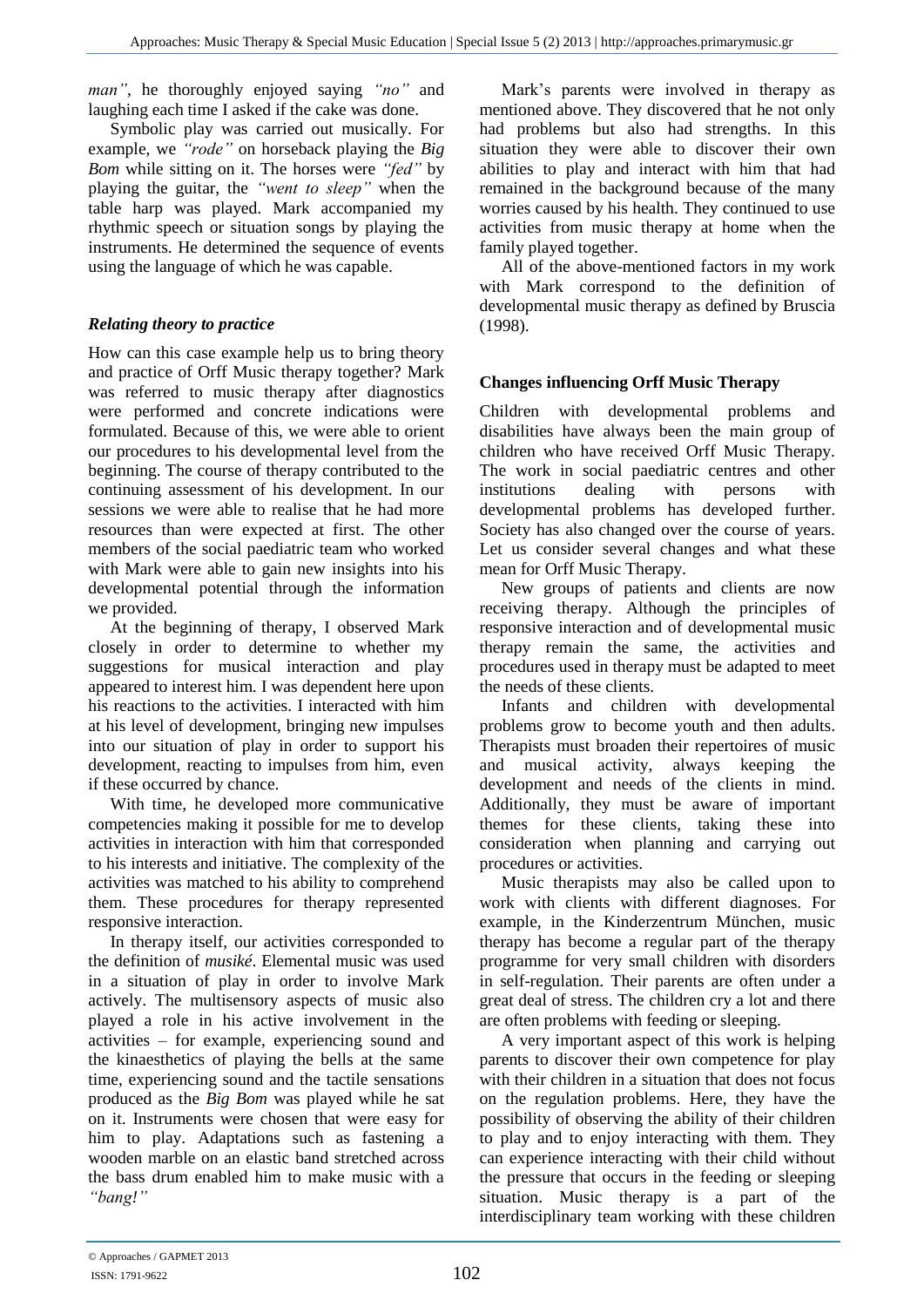and has a clearly stated purpose within the team – that of creating a relaxed atmosphere of play so that parents can experience new ways of interacting with their children, enjoying being together and thus strengthening their relationship with the child.

Society has also changed. In social paediatric centres and other institutions caring for children, problems in social behaviour and problems in the family environment are often observed. Here, the focus of problems includes not only very negative occurrences such as violence in the home but also the insecurity of parents in fulfilling their parental roles.

Music therapy must provide situations in which children have the opportunity to express their experiences through music in an attempt to come to grips with these and at the same time to learn new ways of behaviour that are positive. When children have received too little orientation because of the insecurity of their parents in filling their parental roles, providing structure can be of utmost necessity. Music and musical activity enable us to give this to the child while simultaneously making honest experiences of success possible, for example by practising musical activities for performance. Perhaps the idea of the therapy setting must be broadened to include such 'learning' situations, when these meet the needs of the child.

In Germany, many families with an immigrant background now come to be examined, counselled and treated in social paediatric centres and other institutions. Often the cultural background differs greatly. This can be true with regard to ideas on how to raise children and also education. The music experienced by the children in their families can also be different to that which we are accustomed to using in music therapy. Music therapists must inform themselves of these cultural differences because they often have an effect on the needs of the children and families.

## **Orff Music Therapy: Training and research**

It was mentioned above that Gertrud Orff conducted training courses for persons working with children with developmental delays. Since 1986, a three-year study course for persons working with these clients has been offered. It is designed to train professionals with this background to apply Orff Music Therapy.

At the state level, Orff Music Therapy was part of the normal course of study for music therapists at the Hochschule Magdeburg-Stendal when a basic training course was offered there. Orff Music Therapy is now part of the Master's programme at the University of Applied Sciences Würzburg-Schweinfurt. This Master's programme offers a specialisation of music therapy in the work with persons with disabilities and dementia

Careful and thorough research is necessary for music therapy in general. Plahl's (2000) thesis on the effects of Orff Music Therapy on the preverbal communication in children with multiple disabilities was an important step in this direction for Orff Music Therapy. Other theses have been written about Orff Music Therapy using the method of microanalysis to measure results of therapy (Åsebø 1999; Eckardt 2007; Fischer 2004; Scholz 2005; I. Voigt 2002). However, more research is needed to substantiate the effects of developmental music therapy according to Gertrud Orff, and also to give us information about where optimisation and further development is necessary.

## **Summary**

Gertrud Orff developed a form of music therapy within the clinical framework of social paediatrics in Germany. Bruscia has defined it as a form of developmental music therapy. While developmental music therapy according to Gertrud Orff has continued to develop during the last forty years, basic principles still remain relevant.

The child and his developmental needs are at the centre of attention of the therapists. Procedures are adapted to fit the needs of the child and his family. By using responsive interaction and elements of Orff-Schulwerk in a situation of play, the music therapist applying Orff Music Therapy strives to achieve developmental goals and to support the child and his caregivers. This work with children with developmental problems or disabilities and their parents can be described as a voyage of discovery.

## **References**

- Åsebø, K. (1999). *Entwicklungsfortschritte im Bereich der präverbalen Kommunikation. Eine Einzelfallanalyse zur Dokumentation der Orff-Musiktherapie bei einem 5-jährigen Jungen mit autistischer Entwicklungsstörung*. Unpublished Diplomarbeit. Ludwig-Maximilians-Universität München.
- Brucia, K. (1987). *Improvisational Models of Music Therapy*. Springfield: Charles C. Thomas.
- Bruscia, K. (1998). *Defining Music Therapy* (2<sup>nd</sup>) Edition). Gilsum, NH: Barcelona.
- Eckardt, M. (2007). *Musiktherapie und Autonomie. Untersuchung von Interaktionsqualitäten unter Anwendung der Prinzipien der interaktionsorientierten Vorgehensweise der Orff-Musiktherapie in der Behandlung eines*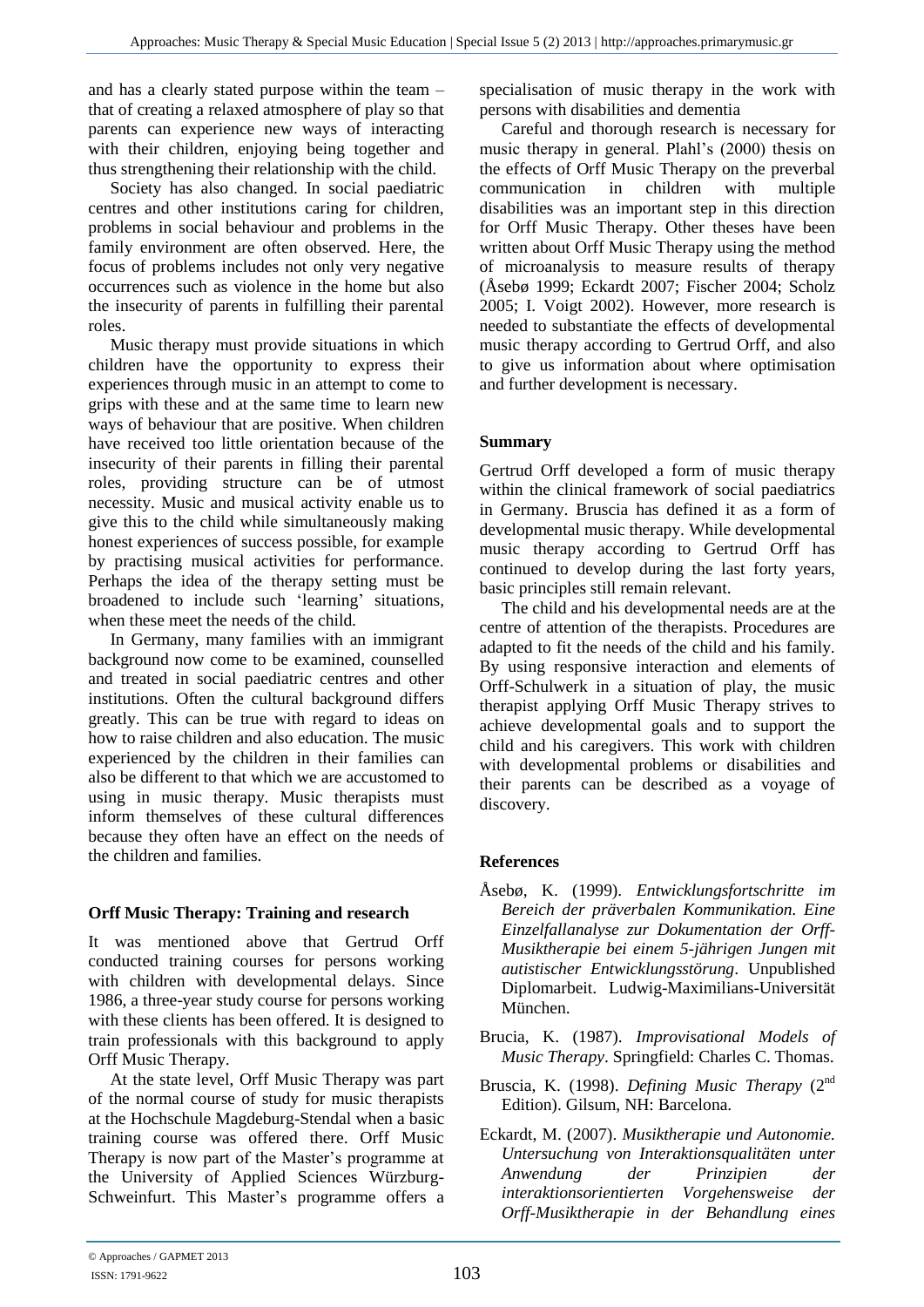*mehrfachbehinderten Kleinkindes mit familiärer Interaktionsproblematik – eine Videomikroanalyse*. Unpublished Diplomarbeit. Hochschule Magdeburg-Stendal (FH) (University of Applied Sciences).

- Fischer, S. (2004). *Eine Mikroanalyse zum emotionalen Verhalten eines Mädchens mit Rett-Syndrom in der Orff-Musiktherapie*. Unpublished Diplomarbeit. Hochschule Magdeburg-Stendal (FH) (University of Applied Sciences).
- Göllnitz, G. & Wulf, T. (1964). Orff Schulwerk in Verbindung mit einer gezielten rhythmischpsychomotorischen Gymnastik und Heilerziehung hirngeschädigter Kinder. In W. Thomas & W. Götze (Eds.), *Orff-Institut an der Akademie "Mozarteum" Salzburg Jahrbuch 1963* (pp. 113-122). Mainz: B. Schott's Söhne.
- Hellbrügge, T. (1975). Orff-Musiktherapie im Rahmen einer mehrdimensionalen Therapie für mehrfach und verschiedenartig behinderte Kinder. In Orff-Institut Salzburg, (Ed.),<br>Symposion "Orff-Schulwerk 1975". Eine *Symposion "Orff-Schulwerk 1975". Eine Dokumentation.* Salzburg: Orff-Institut.
- Hellbrügge, T. (Ed.). (1981). *Klinische Sozialpädiatrie*. Berlin: Springer.
- Hofmarksrichter, K. (1962). Orff-Schulwerk in den Taubstummeninstituten. In W. Thomas & W. Götze (Eds.), *Orff-Institut an der Akademie 'Mozarteum' Salzburg Jahrbuch 1962* (pp. 58- 64). Mainz: B. Schott's Söhne.
- Hughes, F. P. (1995). *Children, Play and Development (2nd Edition).* Boston: Allyn and Bacon.
- Oerter, R. (1999). *Psychologie des Spiels*. Weinheim: Beltz.
- Orff, C. (1962). Orff Schulwerk in der Heilpädagogik und Medizin. *Die Heilkunst, 8.*
- Orff, G. (1976). Multisensorischer Einsatz der Musik in der Therapie mit entwicklungsgestörten Kindern. In *Praktische Psychiatrie; Sonderdruck Musiktherapie in der Psychiatrie* (pp. 36-41).
- Orff, G. (1980). *The Orff Music Therapy* (translated by Margaret Murray). New York: Schott Music Corporation.
- Orff, G. (1989). *Key Concepts in the Orff Music Therapy* (translated by Jeremy Day and Shirley Salmon). London: Schott Music Corporation.
- Plahl, C. (2000). *Entwicklung Fördern durch Musik. Evaluation musiktherapeutischer Behandlung*. Münster: Waxmann Verlag.
- Sarimski, K. (1993). *Interaktive Frühförderung*. Weinheim: Psychologie-Verlags-Union.
- Schumacher, K. (2000). Das Orff-Instrumentarium in der Musiktherapie und Heilpädagogik, *Zs. EXEMPLA 2000, Rhythmus*, 129-131.
- Scholz, J. (2005). *Untersuchung von Interaktionsqualitäten im musiktherapeutischen Beziehungsaufbau – anhand einer Einzelfall-Videomikroanalyse bei einem Kind mit Interaktionsstörung im Rahmen der Orff-Musiktherapie*. Unpublished Diplomarbeit. Hochschule Magdeburg-Stendal (FH) (University of Applied Sciences).
- Smeijsters, H. (1994). *Musiktherapie als Psychotherapie. Grundlagen. Ansätze, Methoden*. Stuttghart: Fischer.
- Thomas C. (1962). Orffs "Musik für Kinder" in der heutigen Medizin. In W. Thomas & W. Götze (Eds.), *Orff-Institut an der Akademie 'Mozarteum' Salzburg Jahrbuch 1962* (pp. 55- 57). Mainz: B. Schott's Söhne.
- Vocke, J. (1986). *Effektivitätskontrolle der Orff-* $Musiktherapie.$ Maximilians-Universität München.
- Voigt, M. (1999). Orff Music Therapy with Multi-Handicapped Children. In T. Wigram & J. de Backer (Eds.), *Clinical Applications of Music Therapy: Developmental Disability, Paediatrics and Neurology* (pp. 166-182). London: Jessica Kingsley.
- Voigt, M. (2001). Orff-Musiktherapie: Historische Wurzeln und Entwicklungen. In S. Salmon & K. Schumacher (Eds.), *Symposion Musikalische Lebenshilfe: Die Bedeutung des Orff-Schulwerks für Musiktherapie, Sozial- und Integrationspädagogik* (pp. 107-116). Hamburg: Books on Demand GmbH.
- Voigt, I. (2002). *Musiktherapie bei Mädchen mit Rett-Syndrom – Eine Untersuchung zum kommunikativen Verhalten eines Mädchens mit Rett-Syndrom in der Orff-Musiktherapie*. Unpublished Diplomarbeit. Hochschule Magdeburg-Stendal (FH) (University of Applied Sciences).
- Voigt, M. (2002). Promoting Parent-Child Interaction through Orff Music Therapy. In A. David & J. Fachner (Eds.), *Info CD-ROM IV, Conference—Music therapy in Europe* (pp. 1012-1029). Witten-Herdecke: University of Witten-Herdecke.
- Voigt, M. (2003). Orff Music Therapy An overview. *Voices: A World Forum for Music Therapy, 3*(3). Retrieved on  $21<sup>st</sup>$  November 2013 from